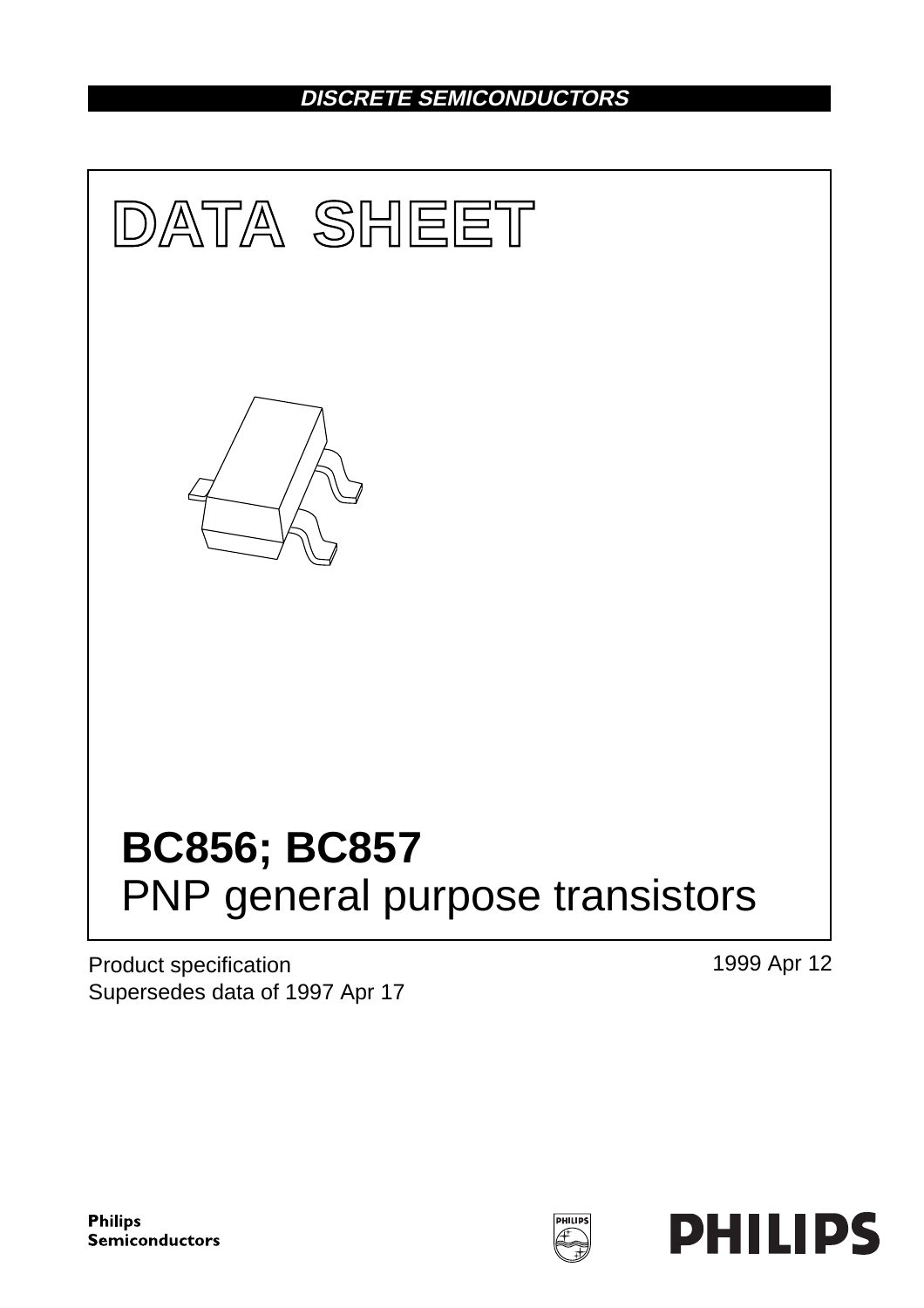# **PNP general purpose transistors BC856; BC857**

### **FEATURES**

- Low current (max. 100 mA)
- Low voltage (max. 65 V).

#### **APPLICATIONS**

• General purpose switching and amplification.

#### **DESCRIPTION**

PNP transistor in a SOT23 plastic package. NPN complements: BC846 and BC847.

#### **MARKING**

| <b>TYPE</b><br><b>NUMBER</b> | <b>MARKING</b><br>CODE <sup>(1)</sup> | <b>TYPE</b><br><b>NUMBER</b> | <b>MARKING</b><br>CODE <sup>(1)</sup> |
|------------------------------|---------------------------------------|------------------------------|---------------------------------------|
| <b>BC856</b>                 | $3D*$                                 | <b>BC857A</b>                | $3E*$                                 |
| <b>BC856A</b>                | $3A*$                                 | <b>BC857B</b>                | $3F*$                                 |
| <b>BC856B</b>                | $3B*$                                 | <b>BC857C</b>                | $3G*$                                 |
| <b>BC857</b>                 | $3H*$                                 |                              |                                       |

#### **Note**

- 1. ∗ = p : Made in Hong Kong.
	- ∗ = t : Made in Malaysia.

### **LIMITING VALUES**

In accordance with the Absolute Maximum Rating System (IEC 134).

| <b>SYMBOL</b>          | <b>PARAMETER</b>              | <b>CONDITIONS</b>            | MIN.  | MAX.   | <b>UNIT</b>     |
|------------------------|-------------------------------|------------------------------|-------|--------|-----------------|
| V <sub>CBO</sub>       | collector-base voltage        | open emitter                 |       |        |                 |
|                        | <b>BC856</b>                  |                              |       | $-80$  | ٧               |
|                        | <b>BC857</b>                  |                              |       | $-50$  | V               |
| <b>V<sub>CEO</sub></b> | collector-emitter voltage     | open base                    |       |        |                 |
|                        | <b>BC856</b>                  |                              |       | $-65$  | V               |
|                        | <b>BC857</b>                  |                              |       | $-45$  | V               |
| <b>VEBO</b>            | emitter-base voltage          | open collector               | -     | $-5$   | V               |
| <sub>IC</sub>          | collector current (DC)        |                              |       | $-100$ | mA              |
| $I_{CM}$               | peak collector current        |                              |       | $-200$ | mA              |
| <b>IBM</b>             | peak base current             |                              |       | $-200$ | mA              |
| $P_{\text{tot}}$       | total power dissipation       | $T_{amb} \leq 25$ °C; note 1 |       | 250    | mW              |
| $T_{\text{stg}}$       | storage temperature           |                              | $-65$ | $+150$ | $^{\circ}C$     |
| $T_i$                  | junction temperature          |                              |       | 150    | $^{\circ}C$     |
| $T_{amb}$              | operating ambient temperature |                              | $-65$ | $+150$ | $\rm ^{\circ}C$ |

### **Note**

1. Mounted on an FR4 printed-circuit board.

### **PINNING**

| <b>PIN</b> | <b>DESCRIPTION</b> |  |
|------------|--------------------|--|
|            | base               |  |
|            | emitter            |  |
|            | collector          |  |



Fig.1 Simplified outline (SOT23) and symbol.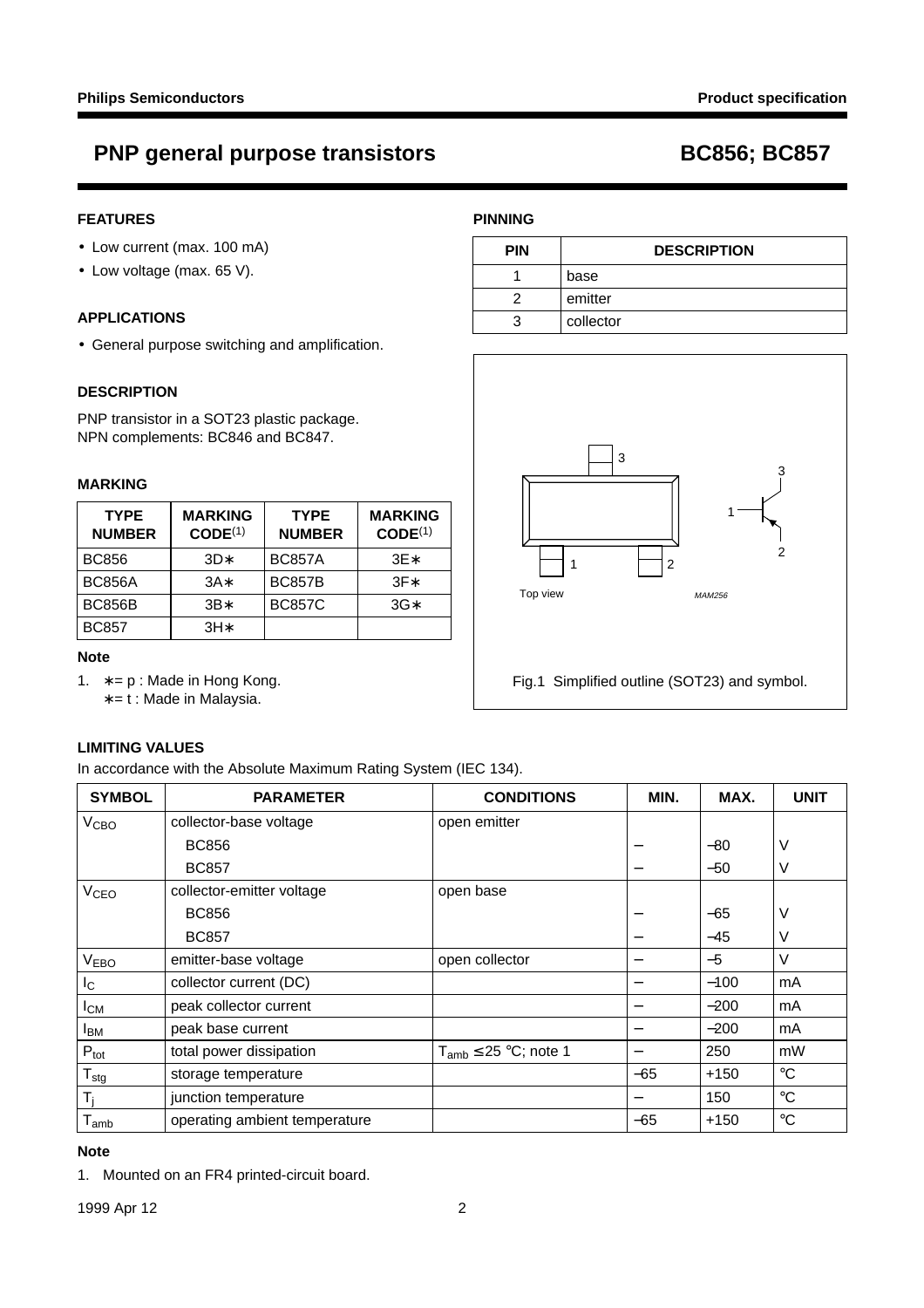## PNP general purpose transistors and the control of the BC856; BC857

### **THERMAL CHARACTERISTICS**

| <b>SYMBOL</b> | <b>PARAMETER</b>                            | <b>CONDITIONS</b> | <b>VALUE</b> | <b>UNIT</b> |
|---------------|---------------------------------------------|-------------------|--------------|-------------|
| $R_{th i-a}$  | thermal resistance from junction to ambient | note <sup>-</sup> | 500          | K/W         |

#### **Note**

1. Mounted on an FR4 printed-circuit board.

### **CHARACTERISTICS**

 $T_i = 25$  °C unless otherwise specified.

| <b>SYMBOL</b>      | <b>PARAMETER</b>                | <b>CONDITIONS</b>                                                                   | MIN.                     | TYP.                     | MAX.                     | <b>UNIT</b> |
|--------------------|---------------------------------|-------------------------------------------------------------------------------------|--------------------------|--------------------------|--------------------------|-------------|
| I <sub>CBO</sub>   | collector cut-off current       | $I_E = 0$ ; $V_{CB} = -30$ V                                                        | —                        | $-1$                     | $-15$                    | nA          |
|                    |                                 | $I_E = 0$ ; $V_{CB} = -30$ V; $T_i = 150$ °C                                        | $\overline{\phantom{0}}$ |                          | $-4$                     | μA          |
| $I_{EBO}$          | emitter cut-off current         | $I_C = 0$ ; $V_{EB} = -5$ V                                                         | $\overline{\phantom{0}}$ |                          | 100                      | nA          |
| $h_{FE}$           | DC current gain                 | $I_C = -2$ mA; $V_{CF} = -5$ V;                                                     |                          |                          |                          |             |
|                    | <b>BC856</b>                    | see Figs 2, 3 and 4                                                                 | 125                      | $\overline{\phantom{m}}$ | 475                      |             |
|                    | <b>BC857</b>                    |                                                                                     | 125                      |                          | 800                      |             |
|                    | BC856A; BC857A                  |                                                                                     | 125                      | $\overline{\phantom{0}}$ | 250                      |             |
|                    | BC856B; BC857B                  |                                                                                     | 220                      | $\qquad \qquad -$        | 475                      |             |
|                    | <b>BC857C</b>                   |                                                                                     | 420                      |                          | 800                      |             |
| V <sub>CEsat</sub> | collector-emitter saturation    | $I_C = -10$ mA; $I_B = -0.5$ mA                                                     | $\qquad \qquad -$        | $-75$                    | $-300$                   | mV          |
|                    | voltage                         | $I_C = -100$ mA; $I_B = -5$ mA                                                      |                          | $-250$                   | $-650$                   | mV          |
| V <sub>BEsat</sub> | base-emitter saturation voltage | $I_C = -10$ mA; $I_B = -0.5$ mA; note 1                                             | $\overline{\phantom{0}}$ | $-700$                   |                          | mV          |
|                    |                                 | $I_C = -100$ mA; $I_B = -5$ mA; note 1                                              | $\overline{\phantom{0}}$ | $-850$                   | $\overline{\phantom{0}}$ | mV          |
| $V_{BE}$           | base-emitter voltage            | $I_C = -2$ mA; $V_{CE} = -5$ V; note 2                                              | $-600$                   | $-650$                   | $-750$                   | mV          |
|                    |                                 | $I_C = -10$ mA; $V_{CE} = -5$ V; note 2                                             |                          |                          | $-820$                   | mV          |
| $C_c$              | collector capacitance           | $I_E = I_e = 0$ ; $V_{CB} = -10$ V; f = 1 MHz                                       | $\overline{\phantom{0}}$ | 4.5                      | $\overline{\phantom{0}}$ | pF          |
| $f_T$              | transition frequency            | $I_C = -10$ mA; $V_{CF} = -5$ V;<br>$f = 100$ MHz                                   | 100                      | —                        |                          | <b>MHz</b>  |
| F                  | noise figure                    | $I_C = -200 \mu A$ ; $V_{CE} = -5 V$ ;<br>$R_S = 2 k\Omega$ ; f = 1 kHz; B = 200 Hz | $\qquad \qquad -$        | $\overline{2}$           | 10                       | dB          |

### **Notes**

1. V<sub>BEsat</sub> decreases by about −1.7 m K/V with increasing temperature.

2. V<sub>BE</sub> decreases by about -2 mV/K with increasing temperature.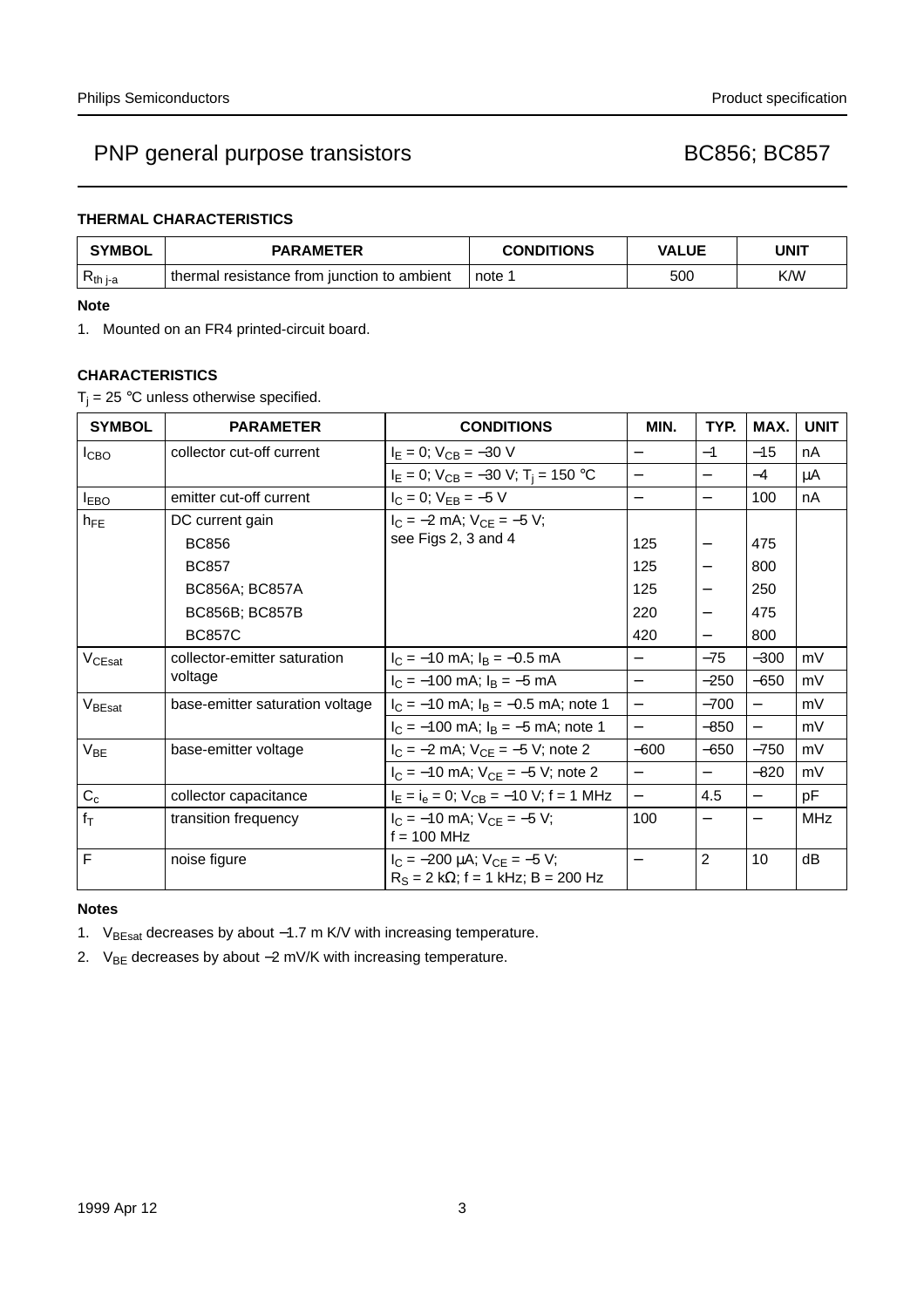# PNP general purpose transistors and all the BC856; BC857



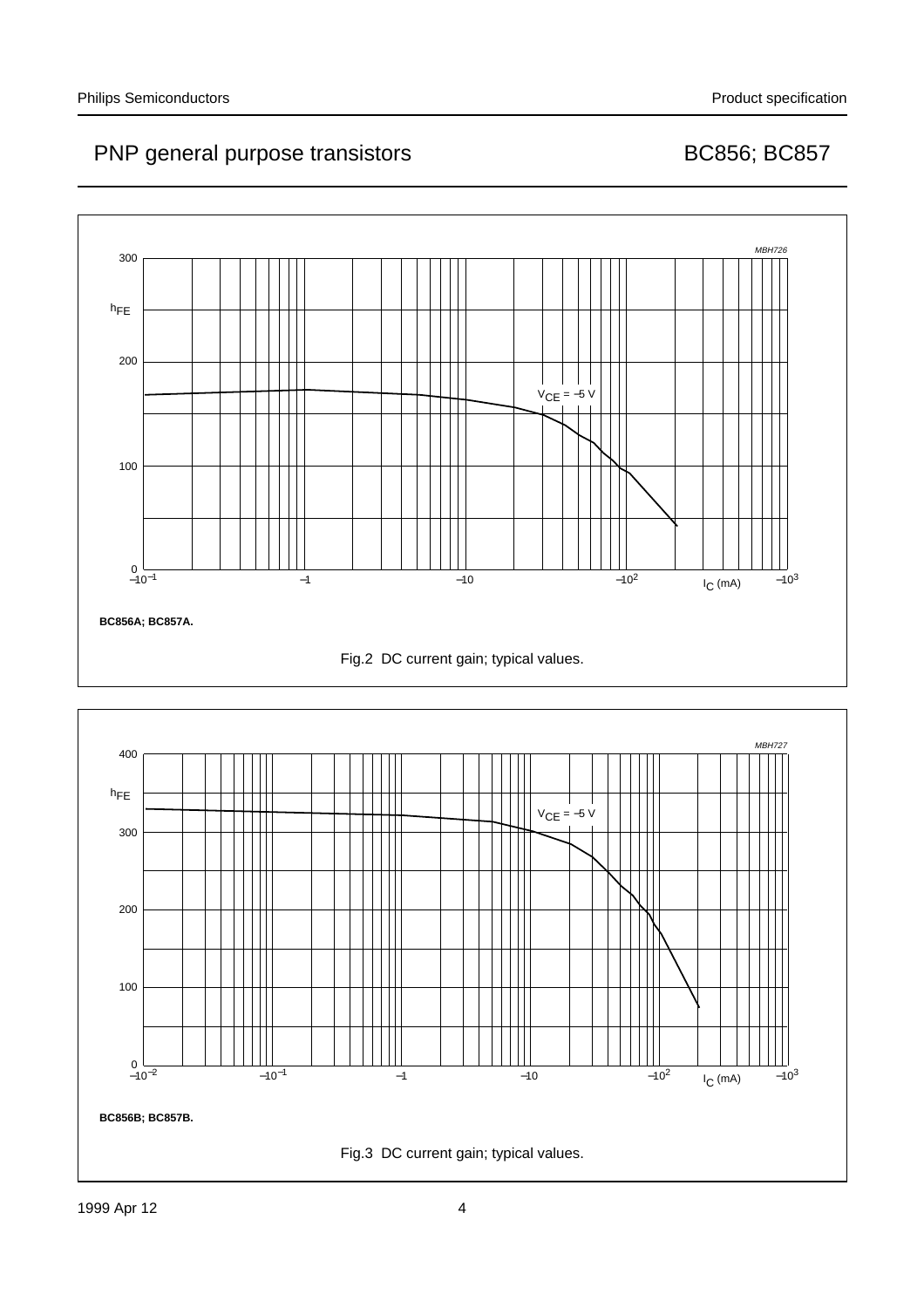# PNP general purpose transistors and all the BC856; BC857

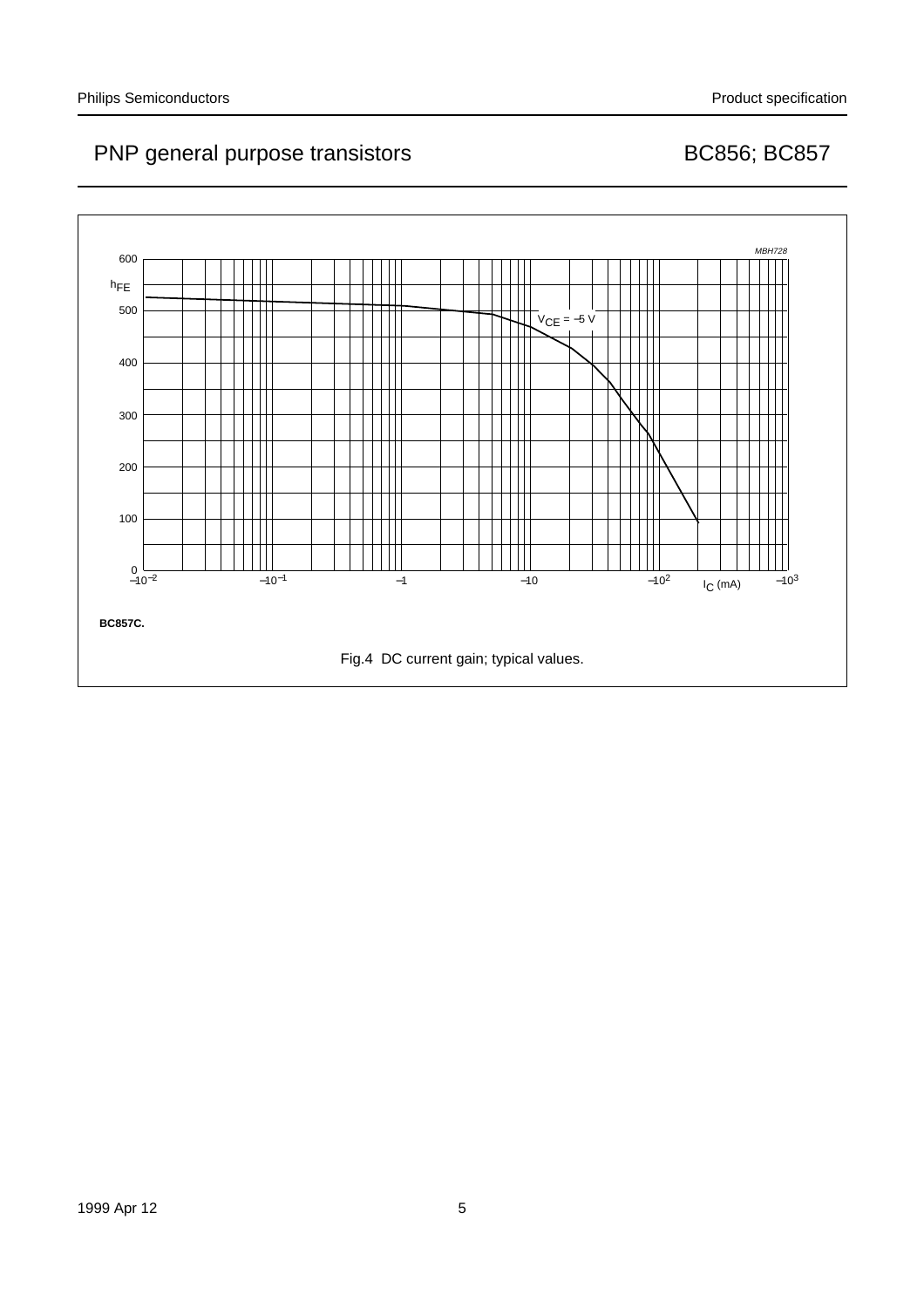## PNP general purpose transistors and the control of the BC856; BC857

### **PACKAGE OUTLINE**

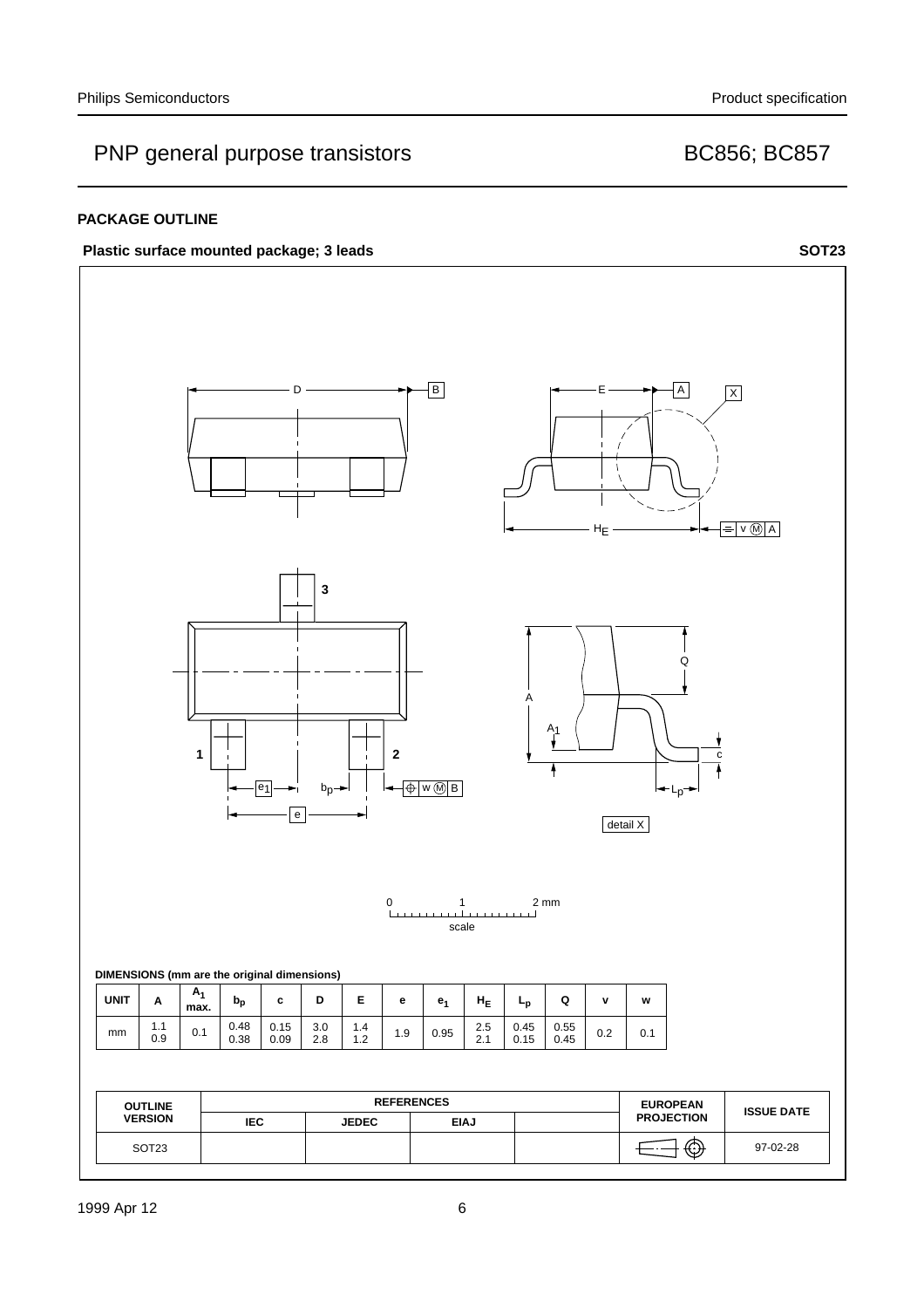## PNP general purpose transistors and the control of the BC856; BC857

#### **DEFINITIONS**

| Data sheet status                                                                                                                                                                                                                                                                                                                                                                                                                                                  |                                                                                       |  |  |  |
|--------------------------------------------------------------------------------------------------------------------------------------------------------------------------------------------------------------------------------------------------------------------------------------------------------------------------------------------------------------------------------------------------------------------------------------------------------------------|---------------------------------------------------------------------------------------|--|--|--|
| Objective specification                                                                                                                                                                                                                                                                                                                                                                                                                                            | This data sheet contains target or goal specifications for product development.       |  |  |  |
| Preliminary specification                                                                                                                                                                                                                                                                                                                                                                                                                                          | This data sheet contains preliminary data; supplementary data may be published later. |  |  |  |
| Product specification                                                                                                                                                                                                                                                                                                                                                                                                                                              | This data sheet contains final product specifications.                                |  |  |  |
| <b>Limiting values</b>                                                                                                                                                                                                                                                                                                                                                                                                                                             |                                                                                       |  |  |  |
| Limiting values given are in accordance with the Absolute Maximum Rating System (IEC 134). Stress above one or<br>more of the limiting values may cause permanent damage to the device. These are stress ratings only and operation<br>of the device at these or at any other conditions above those given in the Characteristics sections of the specification<br>is not implied. Exposure to limiting values for extended periods may affect device reliability. |                                                                                       |  |  |  |
| <b>Application information</b>                                                                                                                                                                                                                                                                                                                                                                                                                                     |                                                                                       |  |  |  |
| Where application information is given, it is advisory and does not form part of the specification.                                                                                                                                                                                                                                                                                                                                                                |                                                                                       |  |  |  |

#### **LIFE SUPPORT APPLICATIONS**

These products are not designed for use in life support appliances, devices, or systems where malfunction of these products can reasonably be expected to result in personal injury. Philips customers using or selling these products for use in such applications do so at their own risk and agree to fully indemnify Philips for any damages resulting from such improper use or sale.